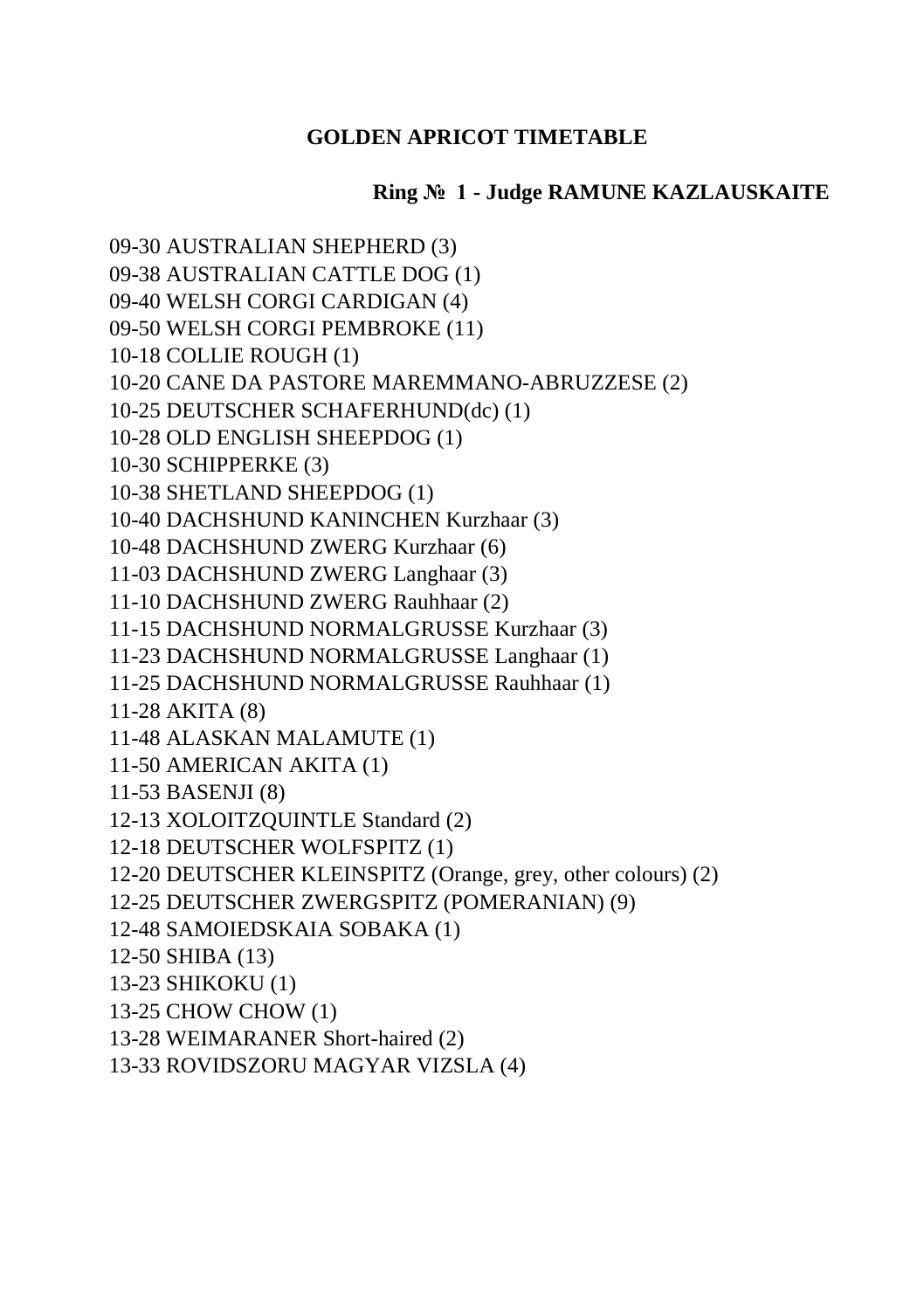09-30 BULLDOG (3) 09-38 DOGO ARGENTINO (1) 09-40 BERNER SENNENHUND (3) 09-48 DOBERMANN (13) 10-20 CANE CORSO ITALIANO (6) 10-35 LEONBERGER (2) 10-40 MASTIFF (2) 10-45 DEUTSCHE DOGGE (blue) (1) 10-48 DEUTSCHE DOGGE (fawn, brindle) (1) 10-50 DEUTSCHER PINSCHER (2) 10-55 NEWFOUNDLAND (2) 11-00 ST.BERNHARDSHUND-BERNHARDINER Long -haired (1) 11-03 ST.BERNHARDSHUND-BERNHARDINER Short-haired (1) 11-05 SREDNEAZIATSKAYA OVCHARKA (1) 11-08 RIESENSCHNAUZER (black) (2) 11-13 ZWERGPINSCHER (4) 11-23 ZWERGSCHNAUZER (pepper and salt) (3) 11-30 ZWERGSCHNAUZER (black and silver) (3) 11-38 ZWERGSCHNAUZER (black) (2) 11-43 SCHNAUZER (pepper and salt) (1) 11-45 SCHNAUZER (black) (1) 11-48 ENTLEBUCHER SENNENHUND (1) 11-53 BASSET HOUND (1) 11-55 BEAGLE (8) 12-15 CHIEN DE SAINT-HUBERT (1) 12-18 DALMATINSKI PAS (6) 12-33 AMERICAN COCKER SPANIEL (3) 12-40 ENGLISH COCKER SPANIEL (2) 12-45 GOLDEN RETRIEVER (7) 13-03 LABRADOR RETRIEVER (6) 13-18 FLAT COATED RETRIEVER (1) 13-20 VOSTOCHNO-EVROPEISKAYA OVCHARKA (1) 13-23 CHINESE CHONGQING DOG (1)